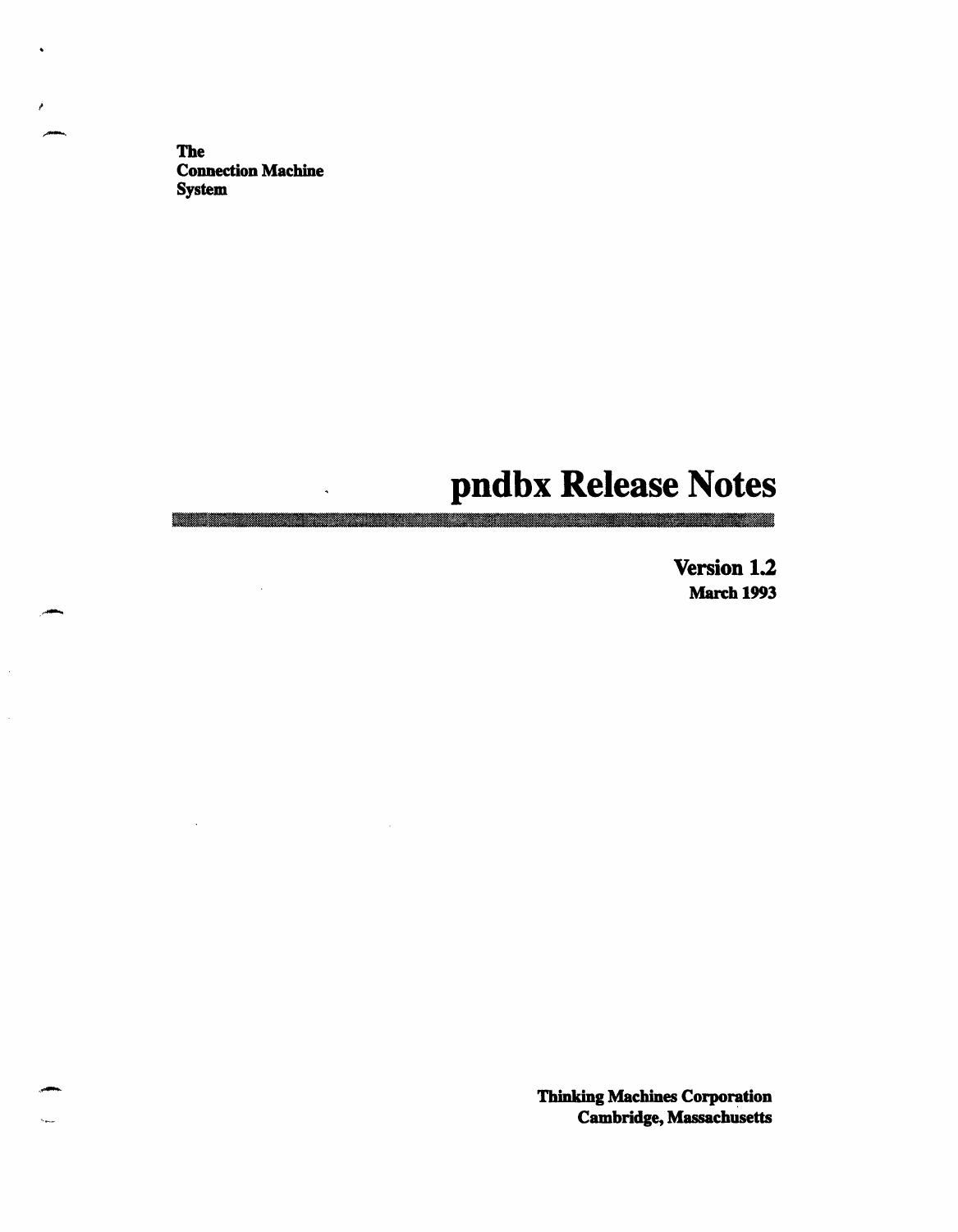First printing, March 1993

The information in this document is subject to change without notice and should not be construed as a commitment by Thinking Machines Corporation. Thinking Machines reserves the right to make changes to any product described herein.

Although the information in this document has been reviewed and is believed to be reliable, Thinking Machines Corporation assumes no liability for errors in this document. Thinking Machines does not assume any liability arising from the application or use of any information or product described herein.

CM, CM-5, CMost, Prism, and CM Fortran are trademarks of Thinking Machines Corporation.  $C^*$ <sup>®</sup> is a registered trademark of Thinking Machines Corporation. Thinking Machines<sup>®</sup> is a registered trademark of Thinking Machines Corporation. SPARC is a trademark of SPARC International, Inc.

Copyright © 1993 by Thinking Machines Corporation. All rights reserved.

**Thinking Machines Corporation** 245 First Street Cambridge, Massachusetts 02142-1264  $(617)$  234-1000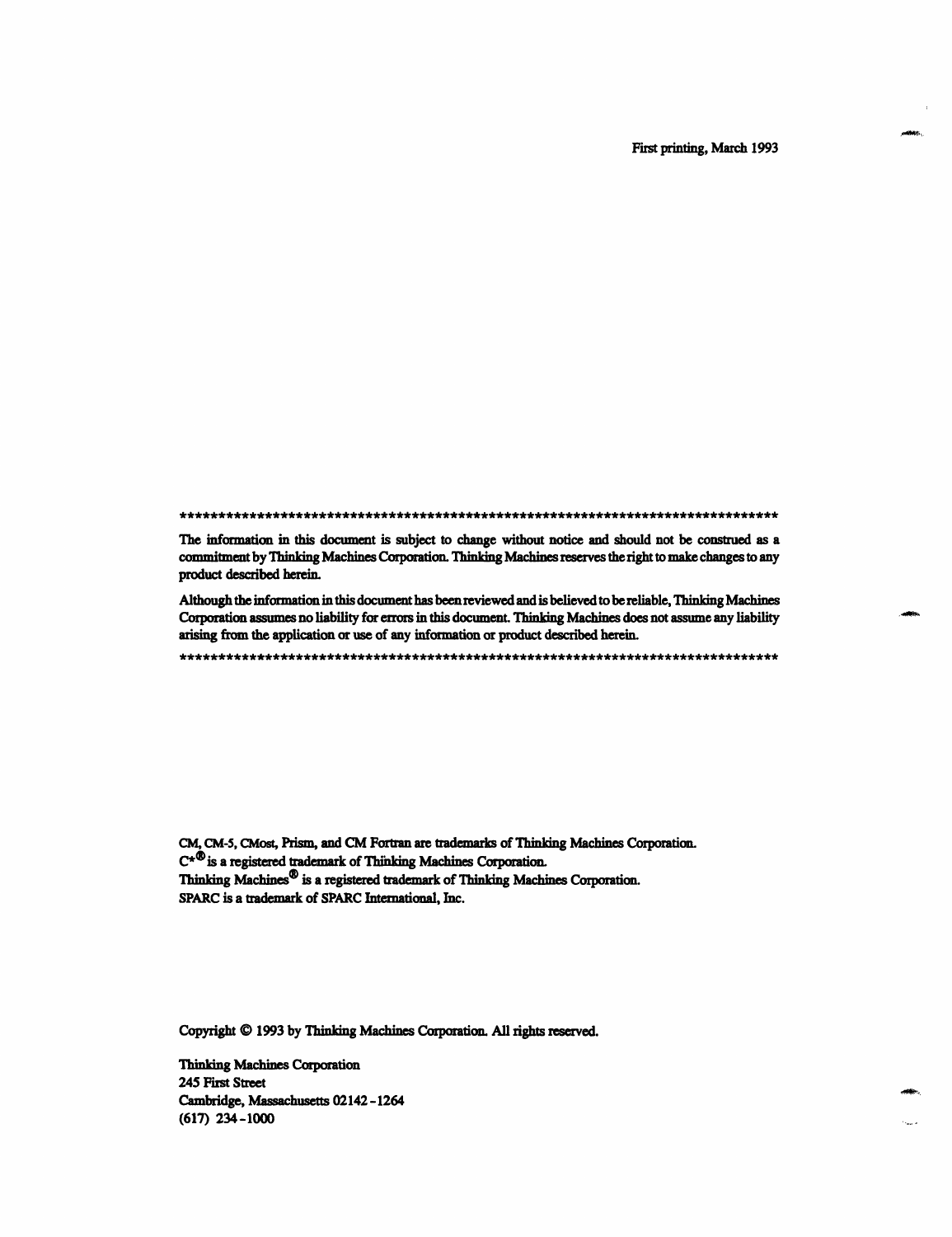## **Customer Support**

Thinking Machines Customer Support encourages customers to report errors in Connection Machine operation and to suggest improvements in our products.

...... .. . ... \_\_\_. - -----------------

When reporting an error, please provide as much information as possible to help us identify and correct the problem. A code example that failed to execute, a session transcript, the record of a backtrace, or other such information can greatly reduce the time it takes Thinking Machines to respond to the report.

If your site has an applications engineer or a local site coordinator, please contact that person directly for support. Otherwise, please contact Thinking Machines' home office customer support staff:

| Internet<br><b>Electronic Mail:</b> | customer-support@think.com                                                                                                 |
|-------------------------------------|----------------------------------------------------------------------------------------------------------------------------|
| uucp<br><b>Electronic Mail:</b>     | ames!think!customer-support                                                                                                |
| <b>U.S. Mail:</b>                   | <b>Thinking Machines Corporation</b><br><b>Customer Support</b><br>245 First Street<br>Cambridge, Massachusetts 02142-1264 |
| <b>Telephone:</b>                   | (617) 234-4000                                                                                                             |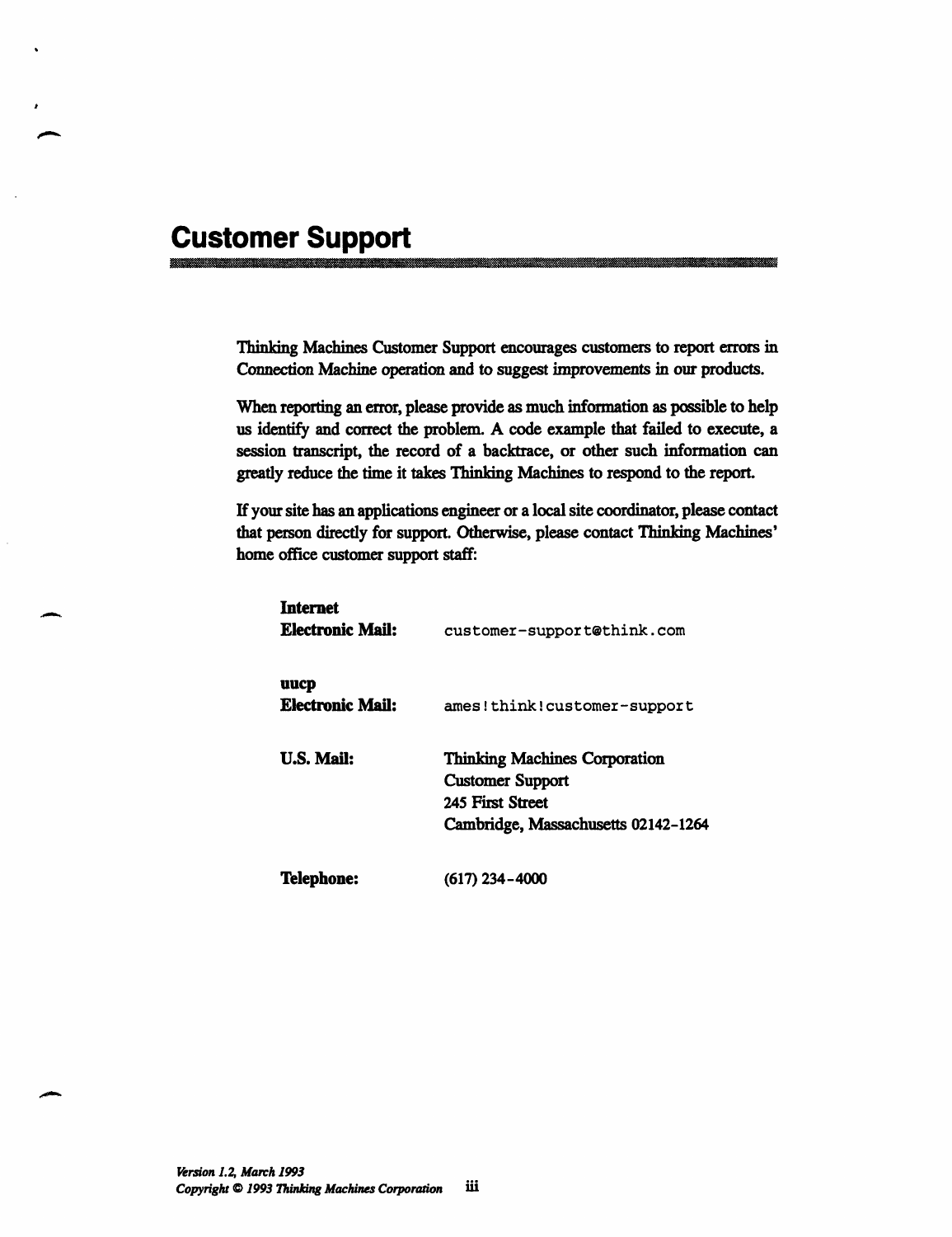$\mathcal{L}(\mathcal{A})$  and  $\mathcal{L}(\mathcal{A})$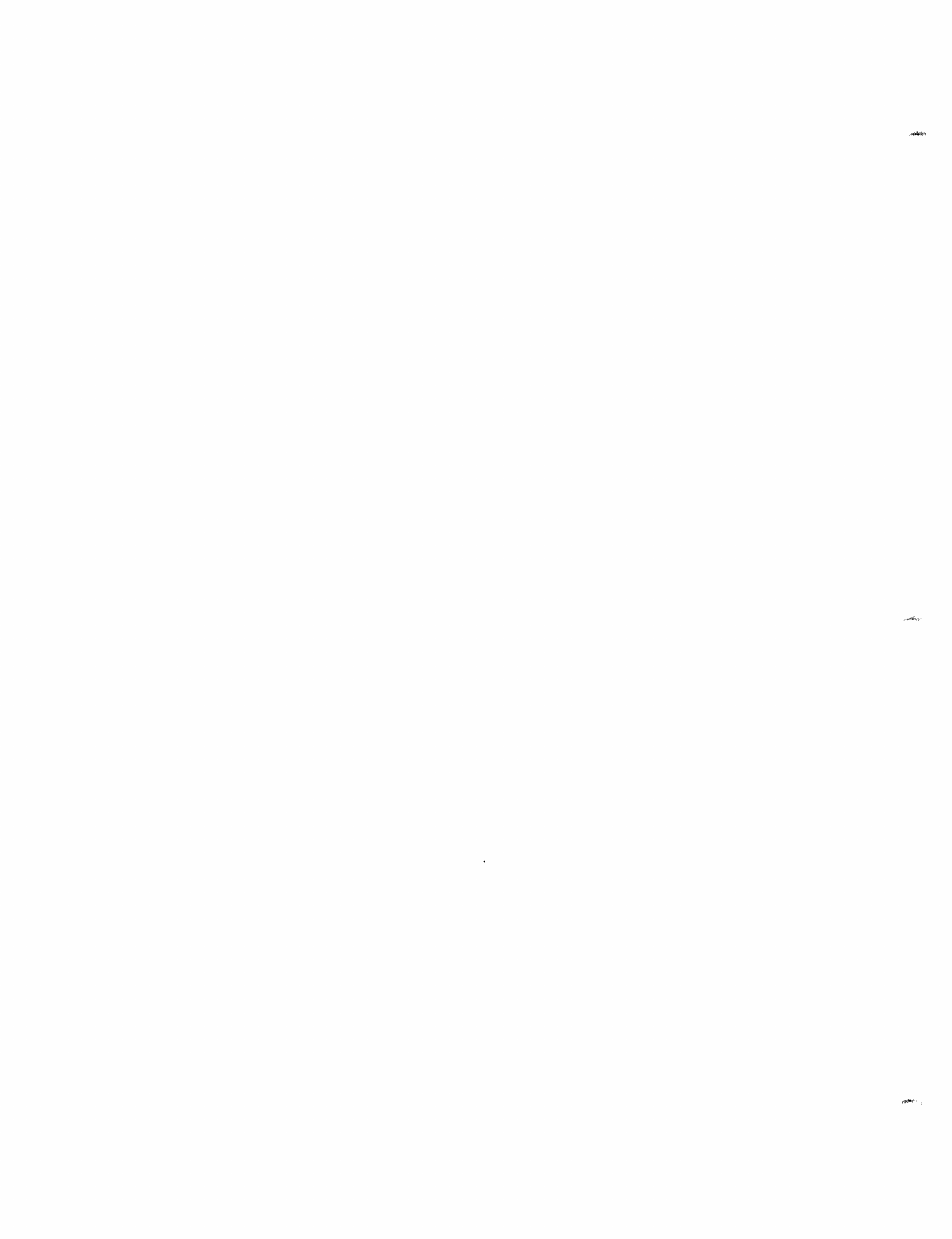## **pndbx Version 1.2 Release Notes**

#### 1 **About Version 1.2**

Version 1.2 of pndbx works on CM-5 systems (with or without vector units), and runs under either CMOST 7.1.5 or CMOST 7.2. New features include:

i a = ----------------------------------- 1 1 1111

- \* support for debugging of message-passing CM Fortran and  $C^*$  programs
- · support for debugging DPEAC code

In addition, pndbx Version 1.2 contains a number of bug fixes.

You can find out information about pndbx bugs by consulting its on-line bug-update file, pndbx-1.2. bugupdate. By default, this file is in the directory /usr/doc; if it isn't there, ask your system administrator for its location at your site. The file will be updated monthly.

### **2 Debugging Message-Passing CM Fortran Code**

Starting with CMMD Version 3.0, you will be able to write programs consisting of CM Fortran code running on each node, passing messages between the nodes using CMMD. This capability provides one way of making use of the vector units from message-passing code.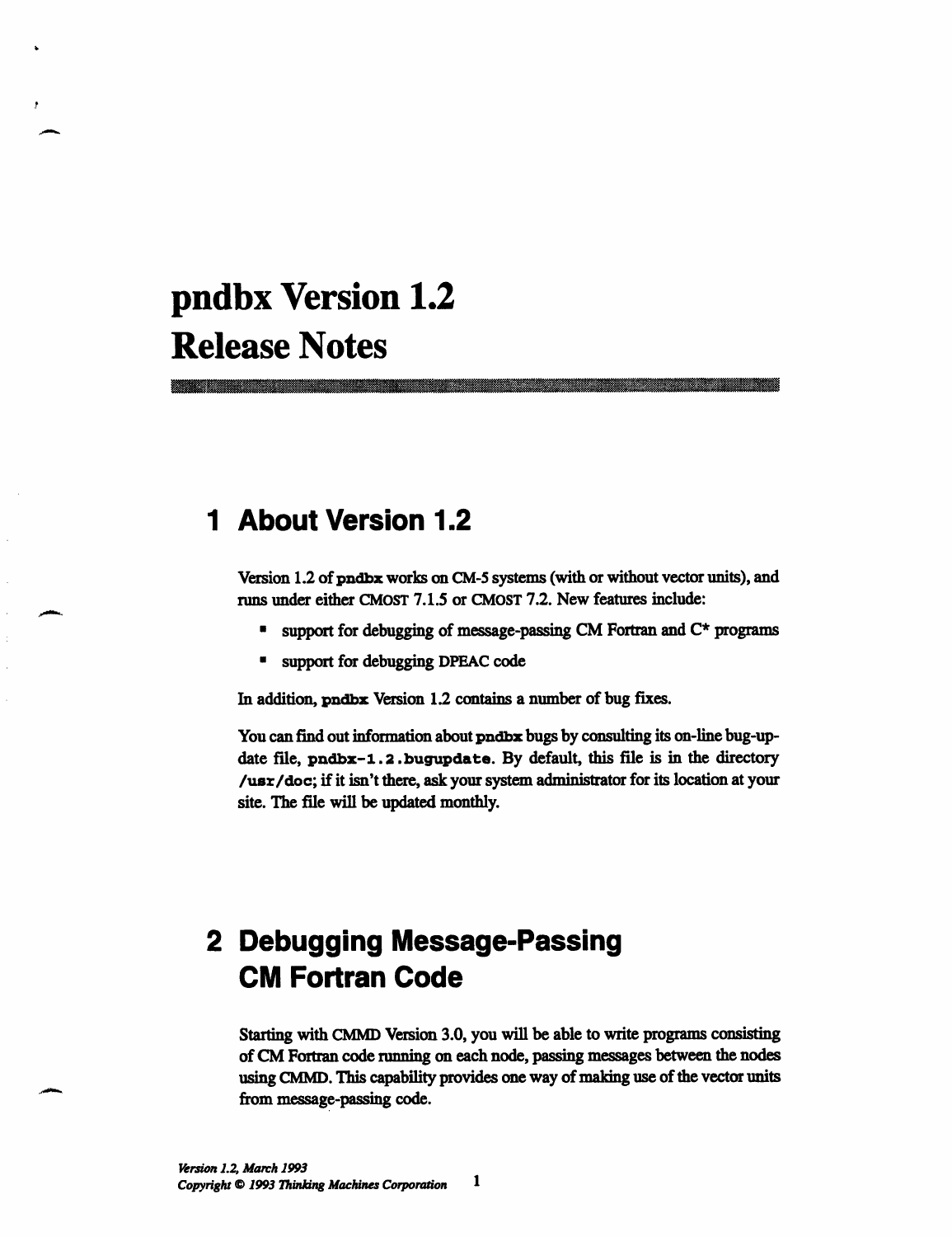To build such node-level CM Fortran programs, specify the -node option to the CM Fortran compiler. To build a debuggable version of a message-passing CM Fortran program, be sure to also specify the -g option to the CM Fortran compiler, on both the compile and the link steps.

Here is a sample compilation:

#### % cmf -g -node -o samp.x samp.fcm

And here is how you would start a **pndbx** session for the resulting executable program:

```
[In one window:]
% prism -C samp.x
(prism) stop in cmmd_debug
(prism) run
[In another window:]
% cmps
% pndbx samp.x pid
(pndbx O)
```
pndbx understands all CM Fortran data types: integer, real, double, complex, double complex, and character. Arrays are printed in their entirety, one element per line. (The built-in variable \$print\_width can be used to change this default.) You can specify array sections using CM Fortran syntax. Arbitrary expressions can be evaluated, with some restrictions. You can use assign to modify variables.

The following example illustrates these features:

```
(pndbx 0) whatis u
(CM based) double precision U(1:10)
(pndbx 0) print. u
(1) 1.1
(2) 1.1(3) 1.1(4) 1.1
(5) 1.1(6) 1.1(7) 1.1
(8) 1.1
(9) 1.1
(10) 1.1
(pndbx 0) print u(1:4)
```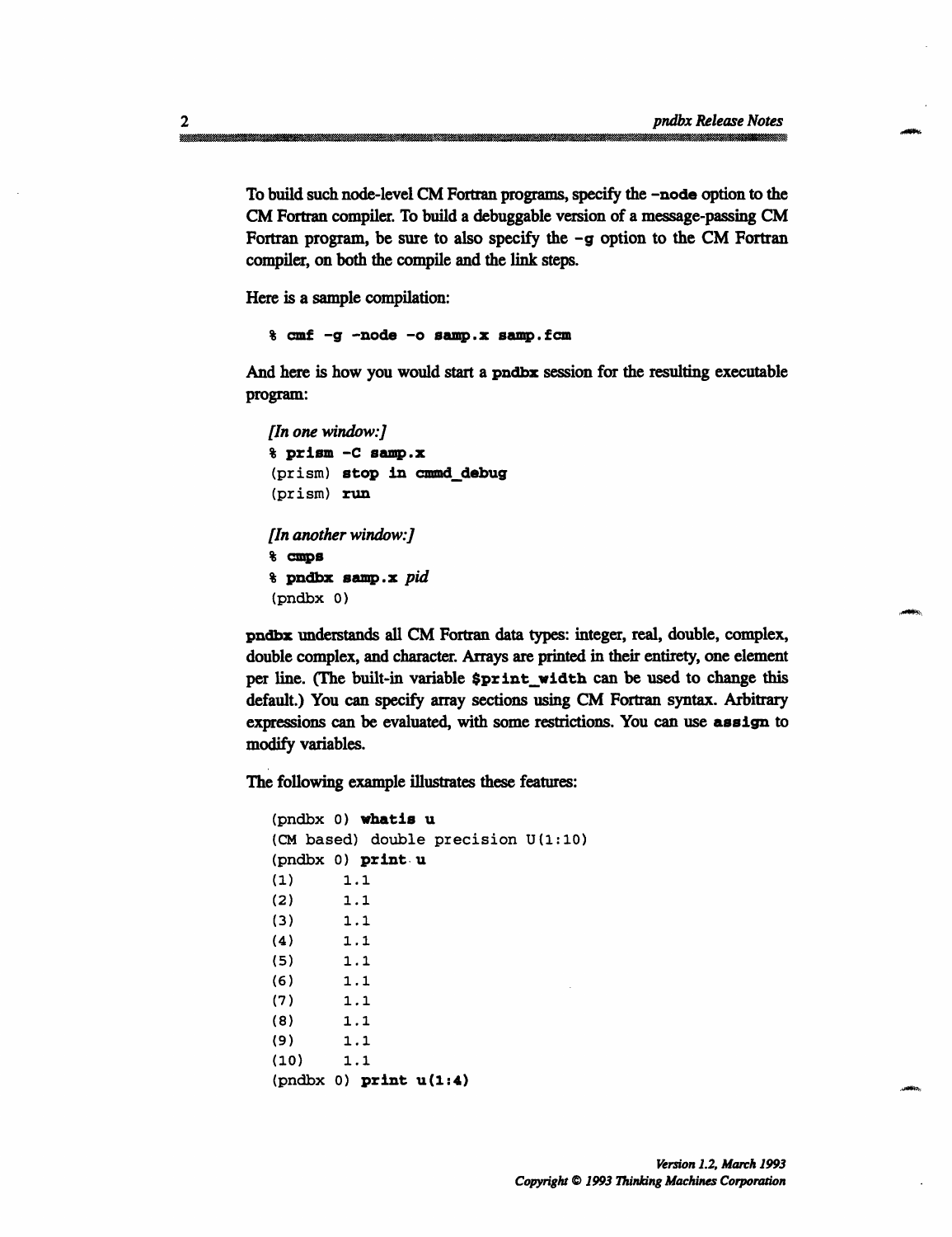```
(1) 1.1
(2) 1.1(3) 1.1(4) 1.1
(pndbx 0) set Sprint width - 2
(pndbx 0) print u
(1:2) 1.1 1.1
(3:4) 1.1 1.1
(5:6) 1.1 1.1
(7:8) 1.1 1.1
(9:10) 1.1 1.1
(pndbx 0) print u(1:4)+1
(1:2) 2.1 2.1
(3:4) 2.1 2.1
(pndbx 0) assign u = 2.2(pndbx 0) print u
(1:2) 2.2 2.2
(3:4) 2.2 2.2
(5:6) 2.2 2.2
(7:8) 2.2 2.2
(9:10) 2.2 2.2
```
**If you need to get at the lower-level details of CM Fortran array** descriptors, this **feature may be helpful:**

```
(pndbx 0) print &u
CM array, descriptor address = Oxb8aa4 (print *&U to see
the entire descriptor)
(pndbx O) print *&u
(desc or object kind = 1025, debug_info_ptr = 0xb8a98,
element_type = 5, spare1 = 0, spare2 = 0, cm_location =
1342187272, user_rank = 1, spare4 = 757192, spare5 =
757084, home = 3, initial_data = -1, is_modified = 0,
array geometry = 1468752, spare6 = -1, spare7 = 1,
spare8 = 757080, spare9 = -1, is slicewise = 1, ele-
ment_size = 8)
```
**Because of the way that pndbx accesses data in CM Fortran programs, you may notice that printing expressions involving CM Fortran arrays is slow. You can work around this, to some extent, by using indexing to select only those array** sections **you want to** see.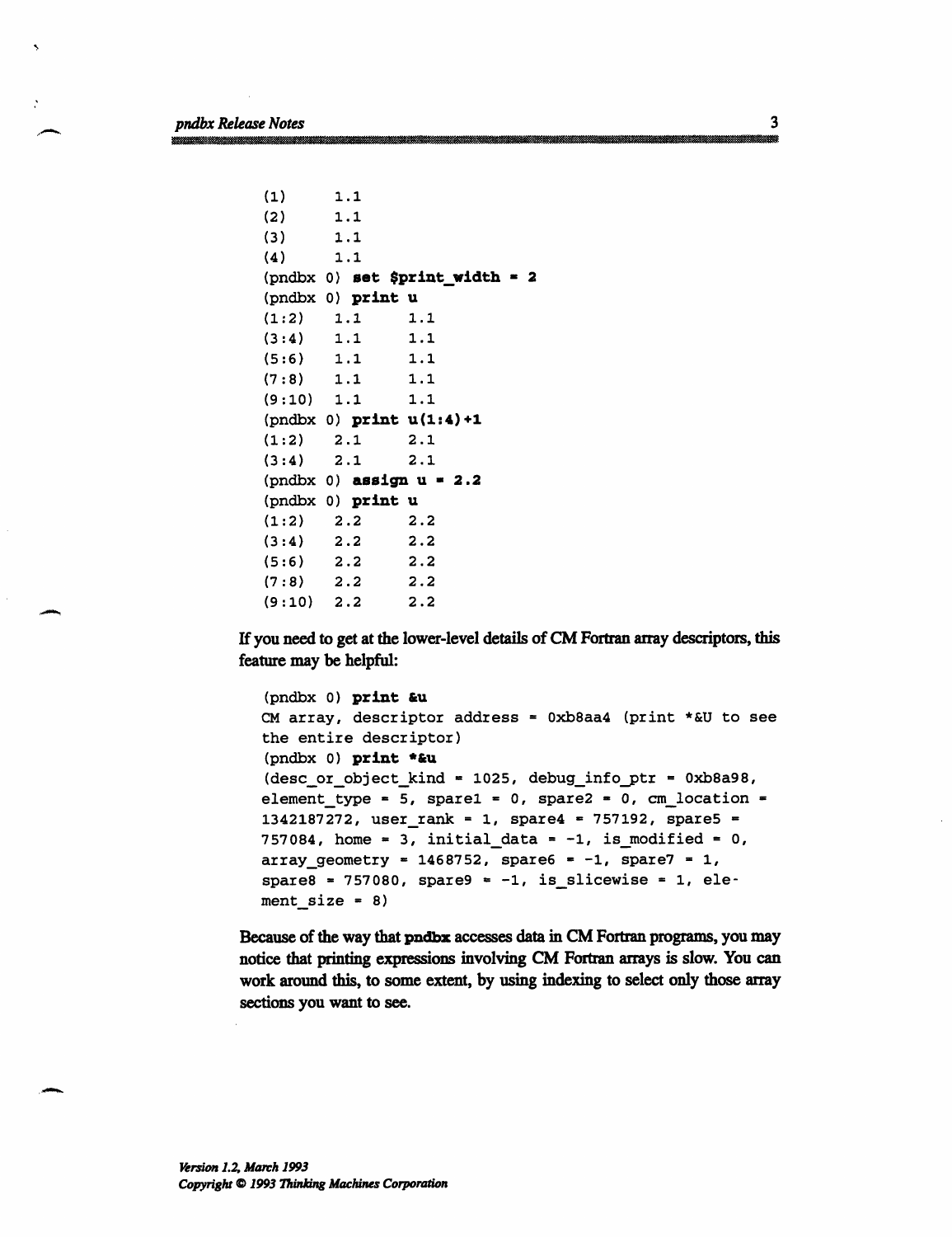### **3 Debugging Message-Passing C\* Code**

pndbx Version 1.2 contains some support for debugging message-passing C\* code.

To debug message-passing C\* code, supply the **-node** and -g options to the compiler, as described in the previous section.

pndbx can print parallel variables of any of the scalar base types (for example, char, short, int, float, double). The result is treated as if it were an array. You can look at the resulting array in its entirety, or you can use CM Fortran array syntax to look at sections or individual elements. Here is an example of looking at a parallel int in its entirety, then looking at a section of it:

The C\* source code:

```
\ddotscshape [16]s;
int:s i1 = 2;
\ddotsc
```
The **pndbx** session:

```
(pndbx O) whatis ii
parallel int i1;
(pndbx O) print ii
(2, 2, 2, 2, 2, 2, 2, 2,
2, 2, 2, 2, 2, 2, 2, 2)
(pndbx 0) print il(0:8)
(2, 2, 2, 2, 2, 2, 2, 2,
2)
```
You can view parallel arrays (that is, per-processor arrays) in their entirety, but at this time sections of these arrays cannot be printed. Also, parallel structs currently cannot be printed. For unsupported objects, pndbzx will print out an error message of the form:

(pndbx 0) **print tI** Sorry, at this time pndbx does not support printing of parallel structs.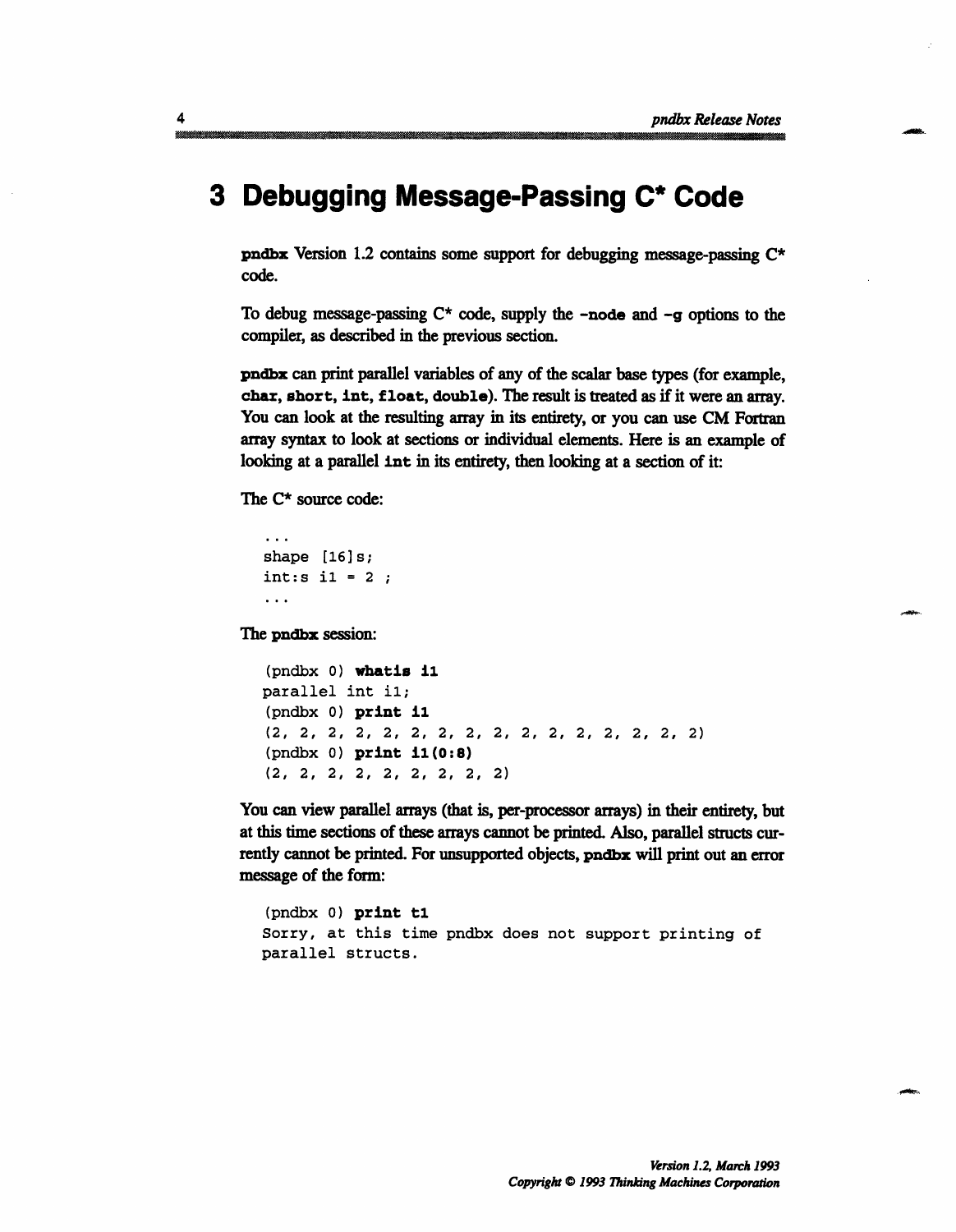### **4 Debugging DPEAC Code**

**If you** specify the -g flag to the DPAS assembler when **you assemble your DPEAC code, pndbx Version 1.2 automatically displays DPEAC instructions** when they are encountered. The **example below shows pndbx displaying a dpwrt** instruction after **a stepi and on an examine-instruction** command:

```
(pndbx 0) stepi
stopped in cmpe_floatarray_O_ at Ox2a44
cmpe_floatarray_0_+Oxc: dpwrt *, %g5, S2
(pndbx O) print $pc
10820
(pndbx 0) 10820/i
cmpe_floatarray_O_+Oxc: dpwrt *, %g5, S2
```
**You can disable the display of DPEAC using the dpeac toggle. In the example** below, DPEAC **display** is turned off **and** we see **the underlying** SPARC instructions:

```
(pndbx 0) dpeac
dpeac mode turned off
(pndbx 0) 10820/4i
cmpe floatarray 0 +0xc: sethi %hi(0xd0000000), %g3
cmpe floatarray 0 +0x10: st %g0, [%g3 + 296]
cmpe_floatarray_O_+Ox14: sethi %hi(OxdO800000), %g3
cmpe_floatarray_0_+Ox18: st %g5, [%g3 + 8]
```
To get at vector-unit registers, there is **a built-in variable called \$dp\_state.** This **is an array of** four structures **(one for each vector** unit). It **can be printed in the** usual ways. In **the example below, we've used \$dp\_state** to see **the state of** vector unit 0:

```
(pndbx O) set $hexints - 1
(pndbx 0) print \delta dp\_state[0].
(alu_mode = 0x0, vector_length = 0x0, stride_rs1 = 0x0,
stride memory = 0x0, instruction ext = 0x80100000, instruc-
tion_ext_enb = 0x0, vector_mask = 0x0, vector_mask_buffer =
OxO, vector_mask_mode = 0x0, vector_mask_direction = 0x0, sta-
tus enable = 0x0, status = 0x0, heap_limits = 0x0,
stack limits - Ox16fO16f, memory_access_mode - Oxl, inter-
rupt_enable_green - OxO, interrupt_enable - Ox73f,
interrupt_cause_green - OxO, interrupt_cause - OxO,
bad address_high = 0x0, bad_address_low = 0x13e000,
bad_instruction_high - 0x0, bad_instruction_low - 0x87f8020,
current element = 0x1, interrupt_cause_green_stored = 0x0,
interrupt cause stored = 0x0, dataregs =
(O) OxO
```